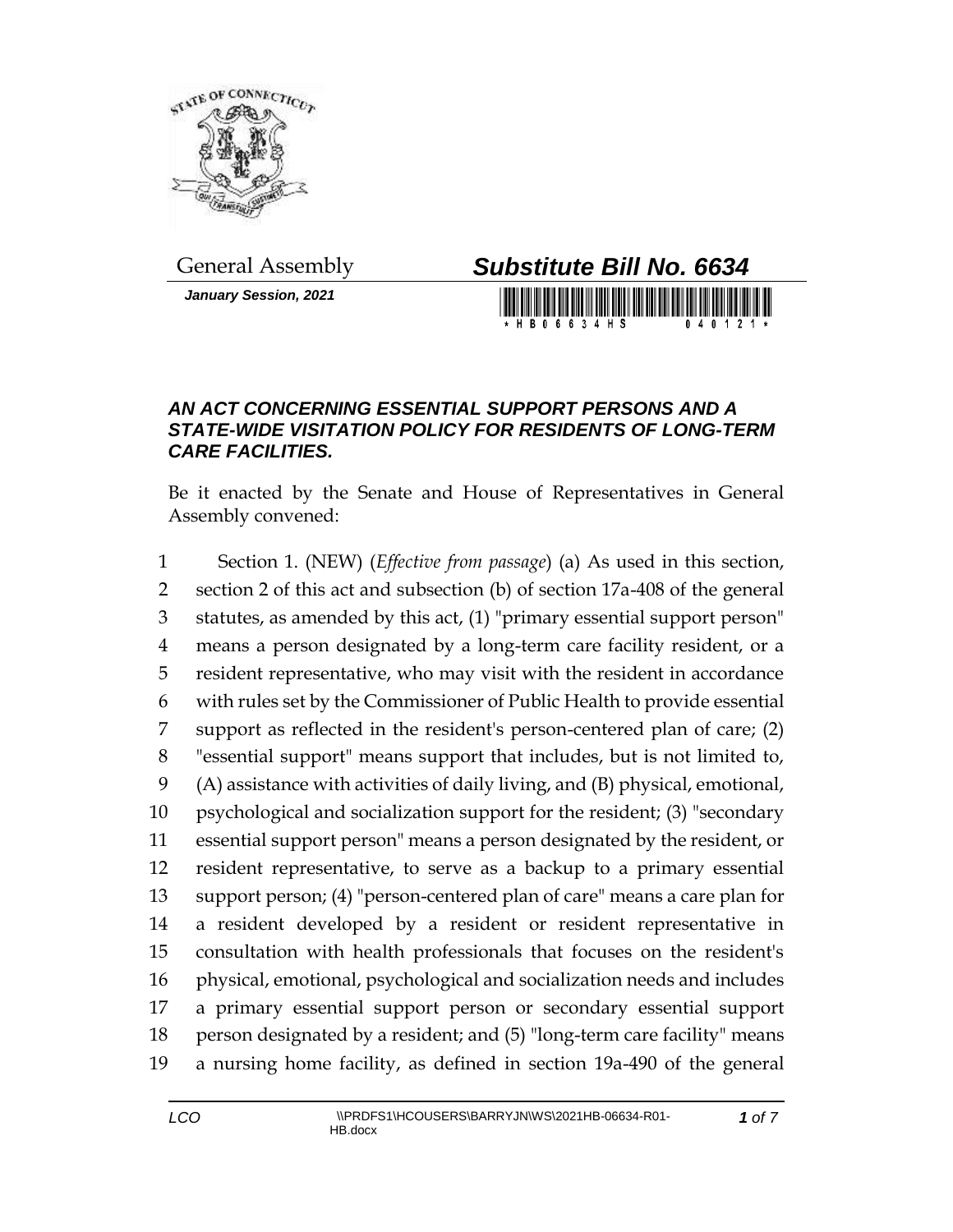statutes, or a managed residential community, as defined in section 19a- 693 of the general statutes that provides services offered by an assisted living services agency, as defined in section 19a-490 of the general statutes.

 (b) A long-term care facility resident, or a resident representative, may designate a primary essential support person and a secondary essential support person who may visit the resident despite general visitation restrictions imposed on other visitors, provided the primary essential support person or secondary essential support person complies with any rules promulgated by the Commissioner of Public Health pursuant to section 2 of this act to protect the health, safety and well-being of long-term care facility residents.

 Sec. 2. (NEW) (*Effective from passage*) (a) The Commissioner of Public Health shall establish a state-wide policy for visitation with a long-term care facility resident. The policy shall be applicable to all long-term care facilities and shall incorporate a long-term care facility resident's need for health, safety and well-being, including, but not limited to, the essential support provided by a primary or secondary essential support person.

 (b) In the event of a public health emergency declared by the Governor in accordance with section 19a-131a of the general statutes, the Commissioner of Public Health shall, in accordance with applicable federal requirements and guidance, set forth requirements for visitation with a long-term care facility resident, provided such requirements incorporate a resident's need for essential support provided by a primary or secondary essential support person and other visitors. Such requirements shall include, but need not be limited to, the circumstances, if any, under which a long-term care facility may restrict visitors, including, but not limited to, primary essential support persons and secondary essential support persons designated by a long-term care facility resident. The requirements shall address, at a minimum:

(1) Arrangements for visitation with a long-term care facility resident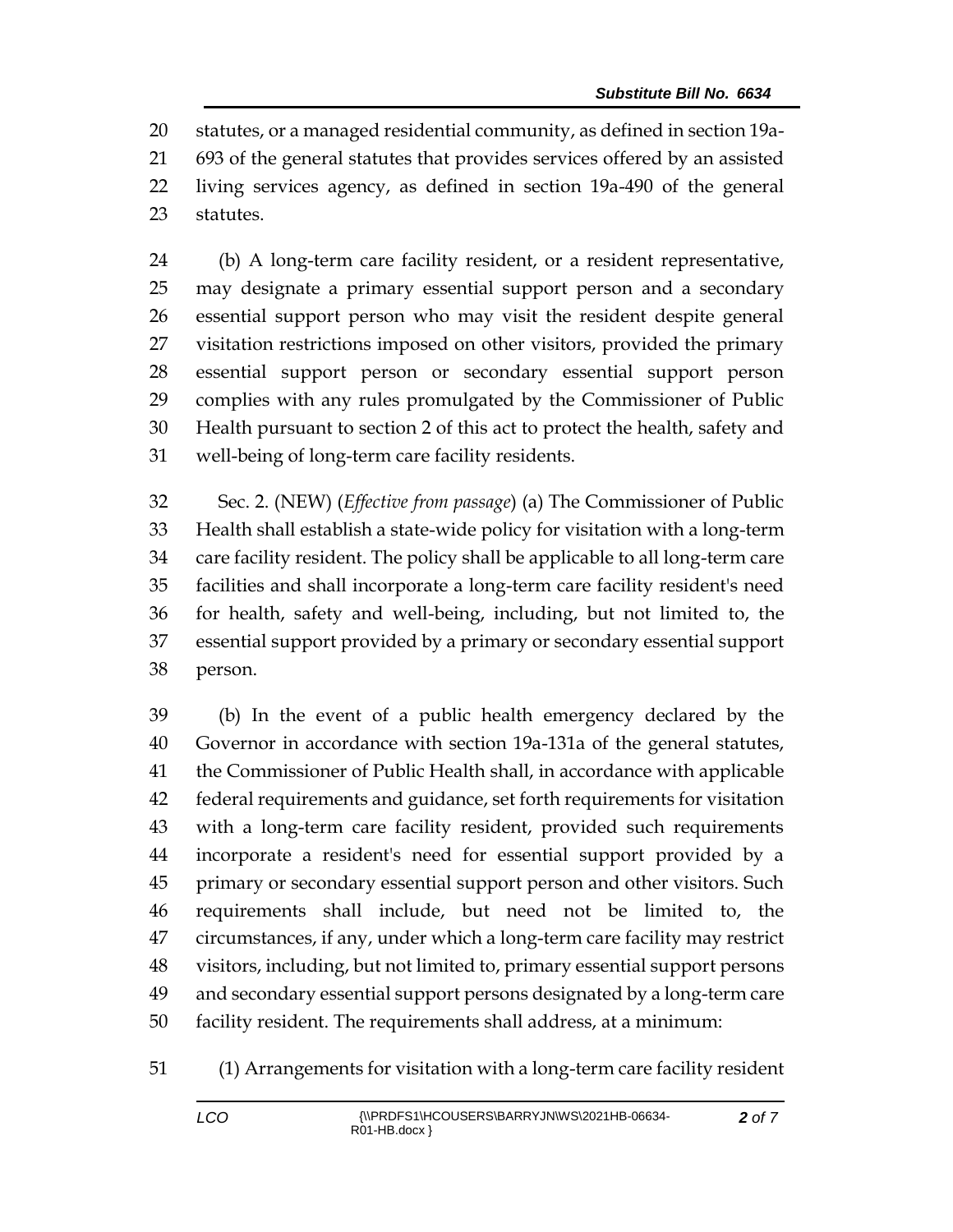through various means, including, but not limited to, (A) outdoor visitation, (B) the use of technologies to facilitate virtual visitation, and (C) indoor visitation that is allowed whether or not the resident is nearing the end of his or her life, as determined by the resident's attending health care professionals;

 (2) The needs of a long-term care facility resident for physical, emotional, psychological and socialization support based on the resident's person-centered plan of care;

 (3) Safety protocols for all visitors to a long-term care facility, including, but not limited to, primary or secondary essential support persons, in the event of a communicable disease outbreak or public health emergency declared by the Governor in accordance with section 19a-131a of the general statutes;

 (4) Permission for visitation with a long-term care facility resident by a primary essential support person or secondary essential support person despite general visitation restrictions, provided the primary essential support person or secondary essential support person complies with safety protocols established by the commissioner and the commissioner determines that such visitation will benefit the health, safety and well-being of the resident; and

 (5) In the event a long-term care facility resident has not designated a primary essential support person, a requirement that staff of a long-term care facility work with the resident or a resident representative, a family member of the resident or the State Ombudsman appointed pursuant to section 17a-405 of the general statutes to identify a primary essential support person and provide access by such person to the resident.

 Sec. 3. Subsection (b) of section 17a-408 of the general statutes is repealed and the following is substituted in lieu thereof (*Effective from passage*):

 (b) The State Ombudsman shall serve on a full-time basis, and shall 82 personally or through representatives of the office: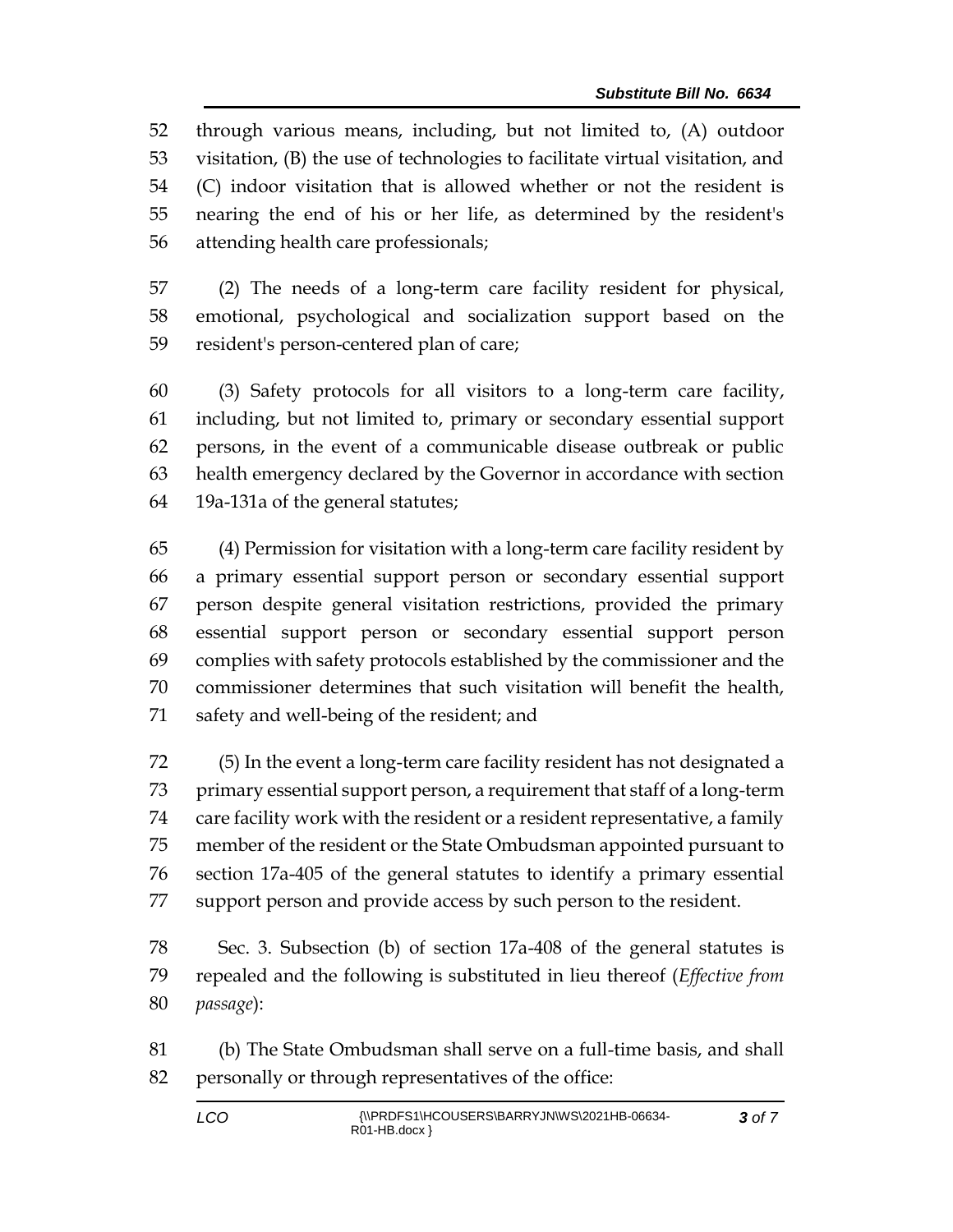(1) Identify, investigate and resolve complaints that:

 (A) Are made by, or on behalf of, residents or, as to complaints involving the application for admission to a long-term care facility, by or on behalf of applicants; and

 (B) Relate to action, inaction or decisions that may adversely affect the health, safety, welfare or rights of the residents, including the welfare and rights of the residents with respect to the appointment and activities of guardians and representative payees, of (i) providers or representatives of providers of long-term care services, (ii) public agencies, or (iii) health and social service agencies;

 (2) Provide services to protect the health, safety, welfare and rights of the residents, including, but not limited to, services designed to address the impact of socialization, visitation and the role of primary or secondary essential support persons on the health, safety and well-being of residents;

 (3) Inform the residents about means of obtaining services provided by providers or agencies described in subparagraph (B) of subdivision (1) of this subsection or services described in subdivision (2) of this subsection;

 (4) Ensure that the residents and, as to issues involving applications for admission to long-term care facilities, applicants have regular and timely access to the services provided through the office and that the residents and complainants receive timely responses from representatives of the office to complaints;

 (5) Represent the interests of the residents, and of applicants in relation to issues concerning applications to long-term care facilities, before governmental agencies and seek administrative, legal and other remedies to protect the health, safety, welfare and rights of the residents;

 (6) Provide administrative and technical assistance to representatives of the office and training in areas including, but not limited to,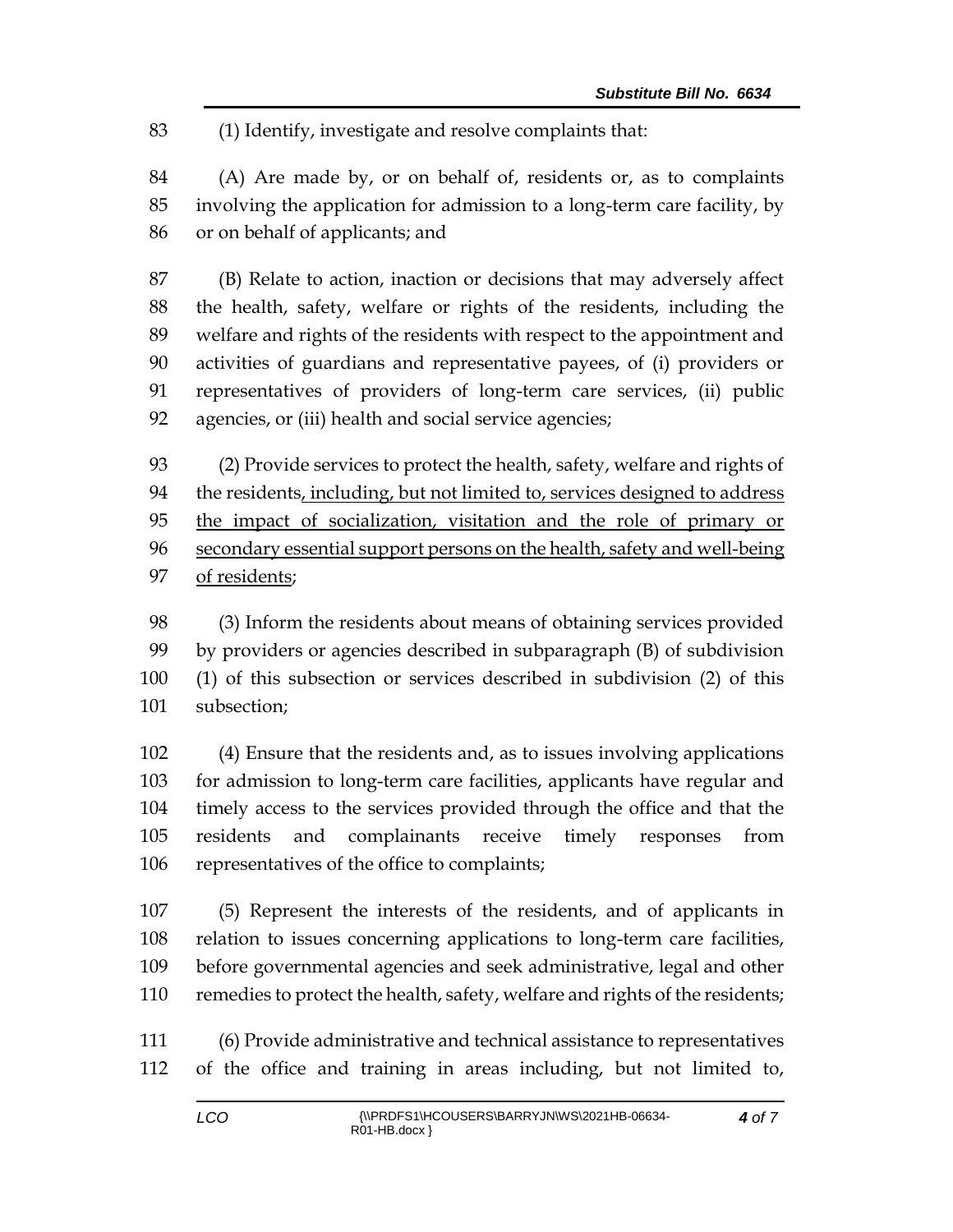Alzheimer's disease and dementia symptoms and care;

 (7) (A) Analyze, comment on and monitor the development and implementation of federal, state and local laws, regulations, and other governmental policies and actions that pertain to the health, safety, welfare and rights of the residents with respect to the adequacy of long- term care facilities and services in this state and to the rights of applicants in relation to applications to long-term care facilities;

 (B) Recommend any changes in such laws, regulations, policies and actions as the office determines to be appropriate; and

 (C) Facilitate public comment on such laws, regulations, policies and actions;

(8) Advocate for:

 (A) Any changes in federal, state and local laws, regulations and other governmental policies and actions that pertain to the health, safety, welfare and rights of residents with respect to the adequacy of long-term care facilities and services in this state and to the health, safety, welfare and rights of applicants which the State Ombudsman determines to be appropriate;

 (B) Appropriate action by groups or agencies with jurisdictional authority to deal with problems affecting individual residents and the general resident population and applicants in relation to issues concerning applications to long-term care facilities; and

 (C) The enactment of legislative recommendations by the General Assembly and of regulatory recommendations by commissioners of Connecticut state agencies;

(9) (A) Provide for training representatives of the office;

(B) Promote the development of citizen organizations to participate

in the program; and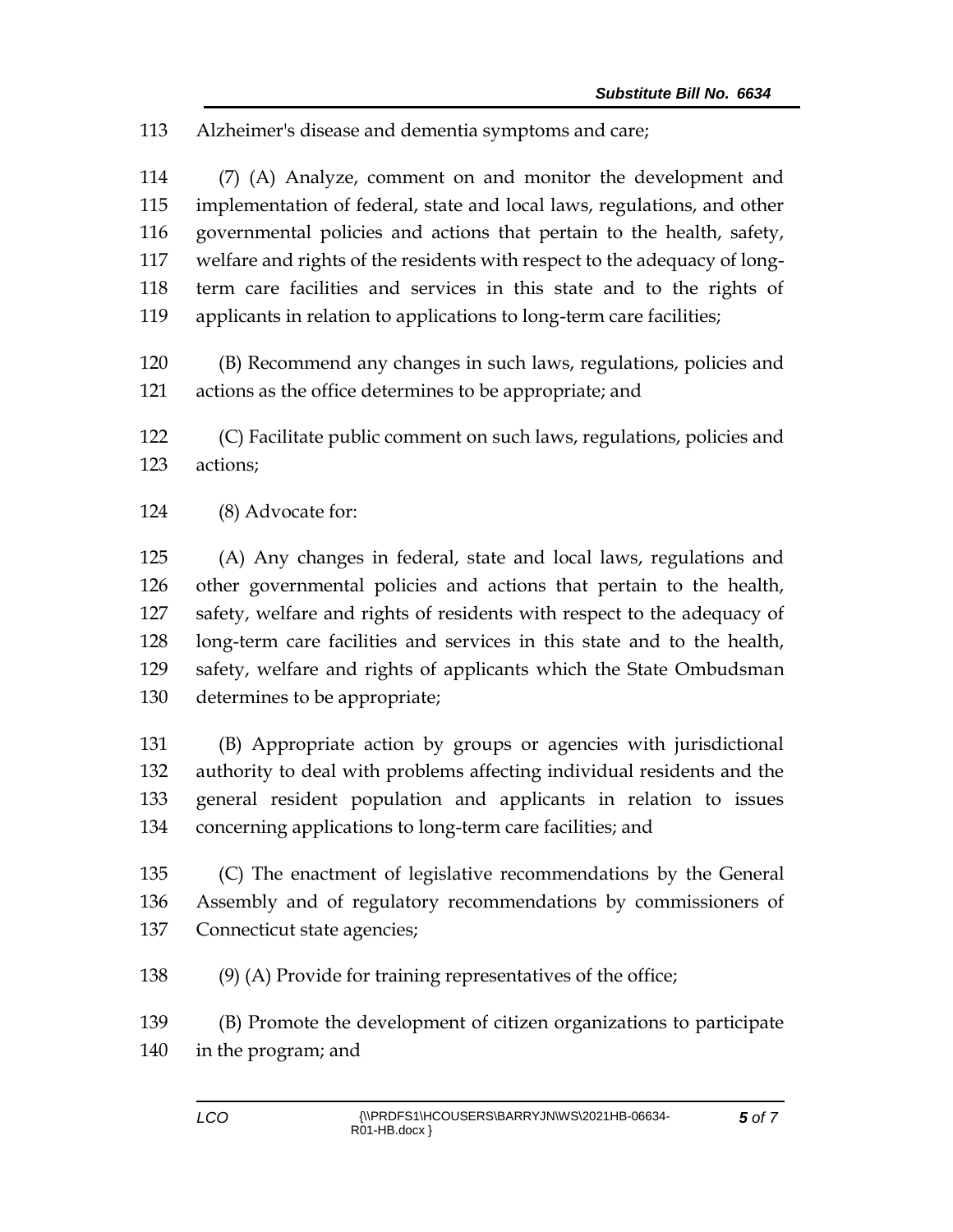(C) Provide technical support for the development of resident and family councils to protect the well-being and rights of residents;

 (10) Coordinate ombudsman services with the protection and advocacy systems for individuals with developmental disabilities and mental illnesses established under (A) Part A of the Development Disabilities Assistance and Bill of Rights Act (42 USC 6001, et seq.), and (B) The Protection and Advocacy for Mentally Ill Individuals Act of 1986 (42 USC 10801 et seq.);

 (11) Coordinate, to the greatest extent possible, ombudsman services with legal assistance provided under Section 306(a)(2)(C) of the federal Older Americans Act of 1965, (42 USC 3026(a)(2)(C)) as amended from time to time, through the adoption of memoranda of understanding and other means;

 (12) Create, and periodically update as needed, a training manual for nursing home facilities identified in section 19a-522c that provides guidance on structuring and implementing the training required by said section;

 (13) Develop policies and procedures regarding the communication and documentation of informed consent in the case of resident complaints, including, but not limited to, the use of auxiliary aids and services or the use of a resident representative; and

 (14) Carry out such other activities and duties as may be required under federal law.

| This act shall take effect as follows and shall amend the following<br>sections: |                     |              |
|----------------------------------------------------------------------------------|---------------------|--------------|
| Section 1                                                                        | <i>from passage</i> | New section  |
| Sec. 2                                                                           | from passage        | New section  |
| Sec. 3                                                                           | from passage        | $17a-408(b)$ |